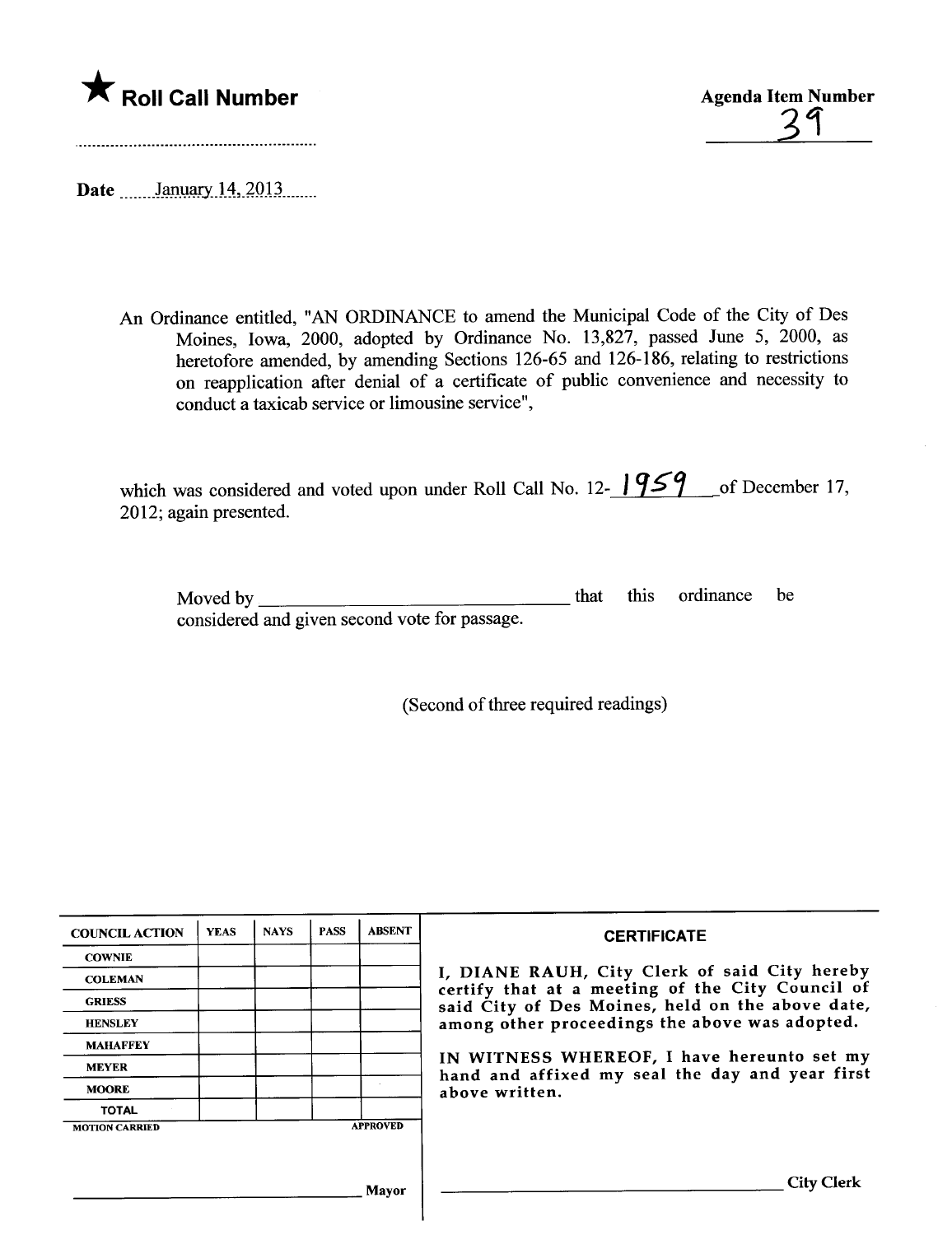| <b>CENOR DES MOINES</b> | Council<br><b>Communication</b> |                                          | Date: December 17, 2012 |
|-------------------------|---------------------------------|------------------------------------------|-------------------------|
|                         |                                 |                                          | 43                      |
|                         |                                 | <b>Agenda Item No.<br/>Roll Call No.</b> |                         |
|                         |                                 | Communication No.                        | $12 - 627$              |
|                         | Office of the City Manager      | Submitted by:                            | Jeb E. Brewer, P.E.     |
|                         |                                 |                                          | <b>City Engineer</b>    |

## AGENDA HEADING:

Amending Chapter 126 of the Municipal Code to add restrictions on reapplication after denial of a certificate of public convenience and necessity to conduct a taxicab service or limousine service.

#### SYNOPSIS:

Recommend approval of an Ordinance adding a one-year prohibition on reapplication for a certificate of public convenience and necessity to conduct a taxicab service or limousine service following the City Council's denial of the respective application. The proposed Ordinance allows an applicant to avoid this one-year prohibition on reapplication if the applicant demonstrates to the City Traffc Engineer with strong evidence under oath that circumstances since the previous application by the applicant have changed in a substantial and material way.

#### FISCAL IMPACT:

Amount: The Ordinance continues to allow for annual license fees of \$250 per company and \$75 per vehicle.

Funding Source: Revenue to 2012-2013 Operating Budget, Page 82 Engineering Deparment, Ordinance Accident Investigation, ENG100419.

## ADDITIONAL INFORMATION:

Chapter 126 of the Municipal Code requires the following infonnation to be included in the application for a Certificate of Public Convenience and Necessity:

1. The name, address, and age of the applicant.

2. The financial status of the applicant, including the amounts of all unpaid judgments against the applicant and the nature of the transaction or acts giving rise to the judgments.

3. The experience of the applicant in the transportation of passengers, including a statement of any state or municipality where the applicant has ever been licensed to operate a limousine or limousine service, whether such license was ever suspended or revoked and the reasons for suspension or revocation, and whether an application for a license or a renewal of a license was denied and the reasons for deniaL.

4. Any facts that the applicant believes tend to prove that public convenience and necessity requires the granting of a certificate.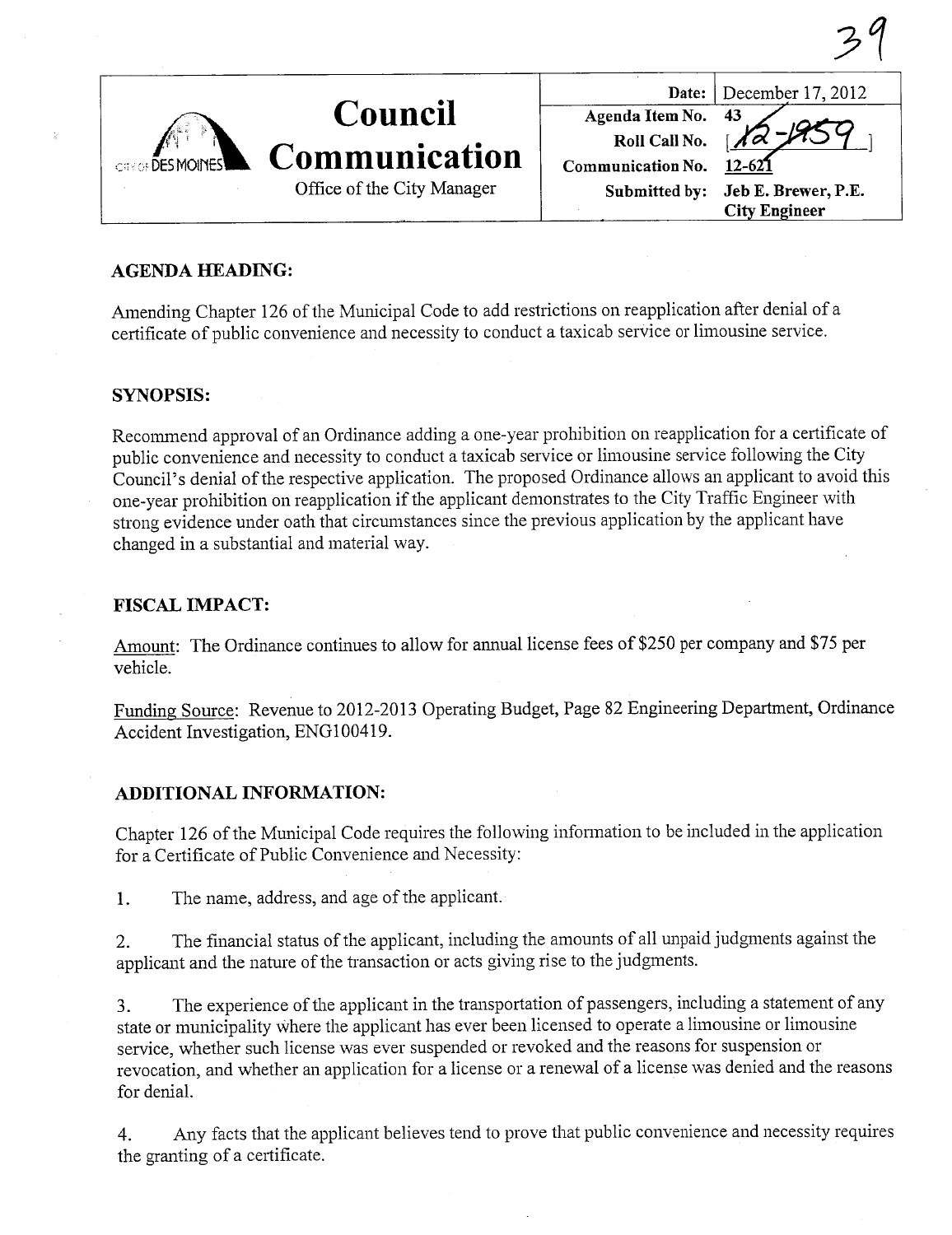5. The number of vehicles to be operated or controlled by the applicant.

6. The location of proposed vehicle storage.

7. A statement of the condition of the vehicles to be operated, including the age and type of each vehicle, and the date on which the vehicle passed its most recent safety inspection, if any.

8. A statement as to whether the applicant has, within the ten years immediately preceding the date of application, been convicted of, pled guilty to or stipulated to the facts of violating any criminal statute or Ordinance, including traffic laws and municipal ordinances. If the applicant has been convicted, a statement as to the date and place of conviction, the nature of the offense and the punishment imposed.

9. The number of vehicle proposed for operation during periods of maximum demand and during periods of least demand.

10. Where the applicant will operate its central place of business.

11. The color scheme or insignia, if used, to designate the vehicles of the applicant.

12. Such further information as the traffic engineer may require of each applicant.

If the Council finds at the conclusion of the public hearing that further service in the City of Des Moines, or between any point or points in the City and elsewhere, is required by the public convenience and necessity and the applicant is fit, willing, and able to perform such public transportation and to conform to the provisions of the subchapter, then the Council shall direct the City Traffic Engineer to issue a certificate stating the name and address of the applicant, the number of vehicles authorized under said certificate and the date of issuance; otherwise the section provides the application shall be denied. This amendment to the Ordinance does not change any of the criteria for evaluation; however, it will add a one-year period between reapplication if the applicant is denied by Council unless substantial changes have occurred.

## PREVIOUS COUNCIL ACTION(S):

Date: December 3, 2012

## Roll Call Number: 12-1871

Action: On Application of Certificate of Public Convenience and Necessity by Crown Cab Co., Magarsa Jana, to operate a taxicab service with five vehicles. (Council Communication No. 12-593). Moved by Hensley that the application for a certificate of public convenience and necessity to operate a taxicab service be hereby denied it being the finding of this City Council of the City of Des Moines that such service is not required by the public convenience and necessity, and/or that the applicant is unfit to perform such public transportation and unable to conform to the provisions of the subchapter, all as shown by the evidence brought forth at the public hearing. Motion Caried 7-0.

#### BOARD/COMMISSION ACTION(S): NONE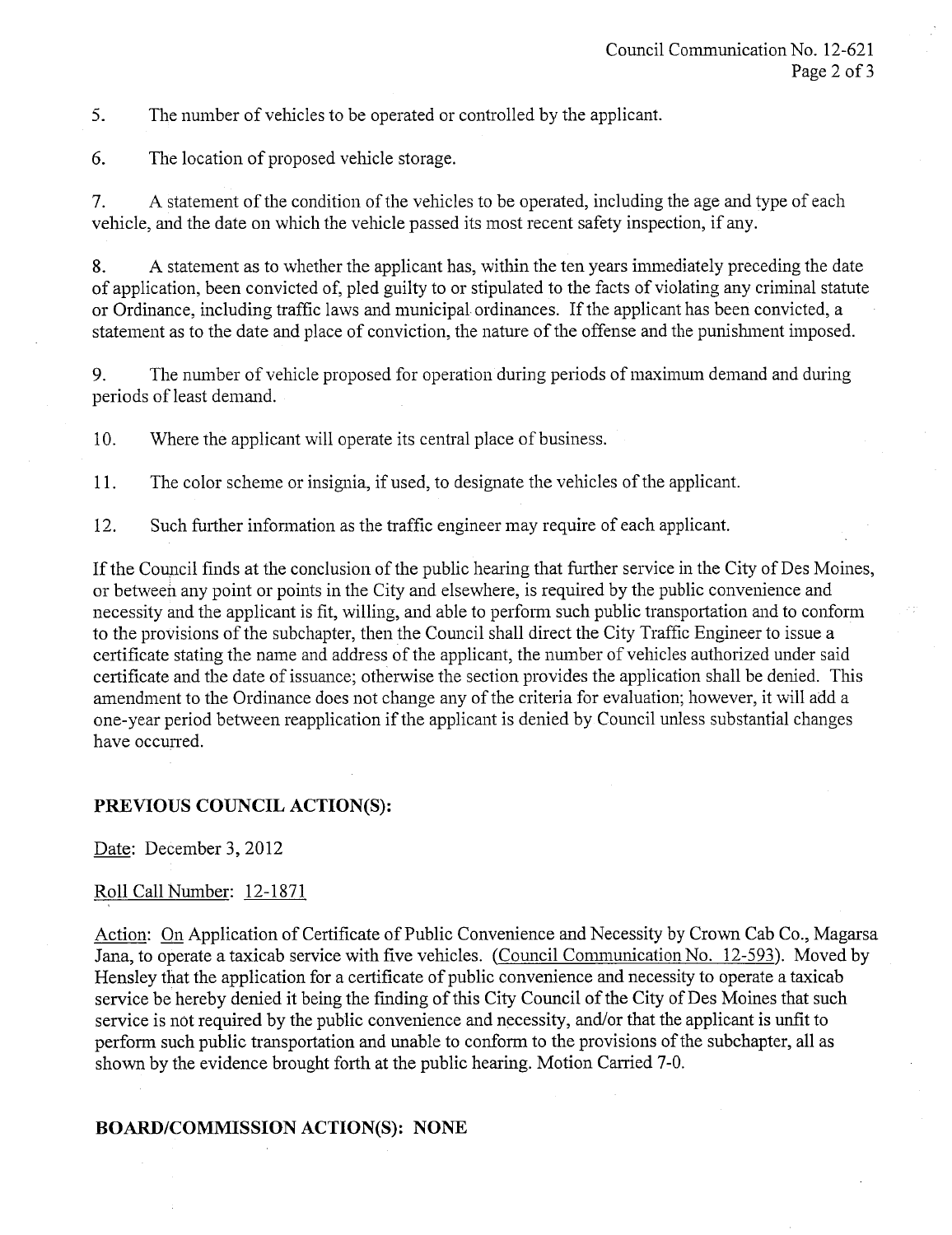# ANTICIPATED ACTIONS AND FUTURE COMMITMENTS: NONE

For more information on this and other agenda items, please call the City Clerk's Office at 515-283-4209 or visit the Clerk's Offce on the first floor of City Hall, 400 Robert D. Ray Drive. Council agendas are available to the public at the City Clerk's Office on Thursday afternoon preceding Monday's Council meeting. Citizens can also request to receive meeting notices and agendas by email by calling the Clerk's Office or sending their request via email to cityclerk@dmgov.org.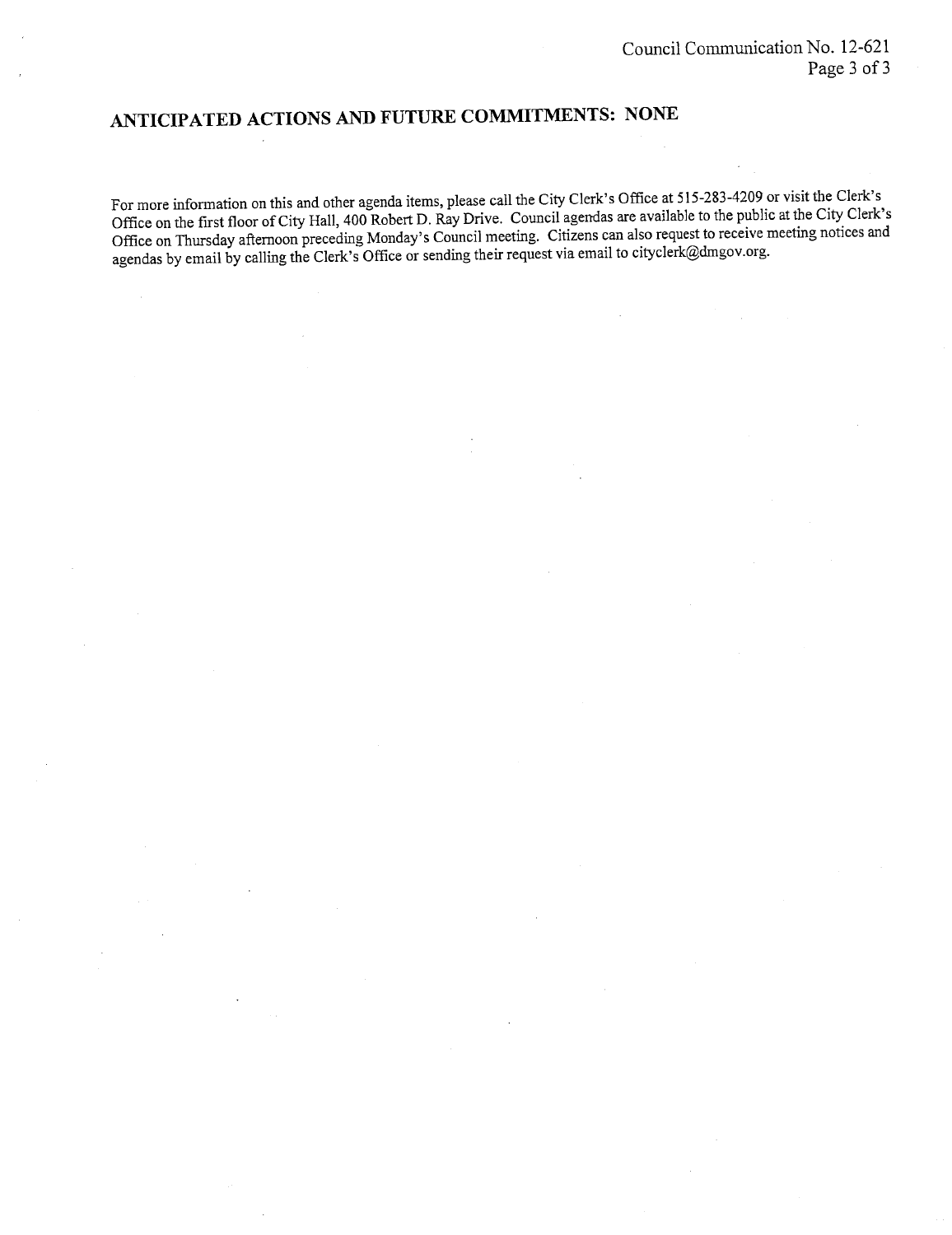ORDINANCE NO.

 $12 - 459$ <br> $72$ 31

AN ORDINANCE to amend the Municipal Code of the City of Des Moines, Iowa, 2000, adopted by Ordinance No. 13,827, passed June 5, 2000, as heretofore amended, by amending Sections 126-65 and 126-186, relating to restrictions on reapplication after denial of a certificate of public convenience and necessity to conduct a taxicab service or limousine service.

Be It Ordained by the City Council of the City of Des Moines, Iowa:

Section 1. That the Municipal Code of the City of Des Moines, Iowa, 2000, adopted by Ordinance No. 13,827, passed June 5, 2000, as heretofore amended, is hereby amended by amending Sections 126- 65 and 126-186, relating to restrictions on reapplication after denial of a certificate of public convenience and necessity to conduct a taxicab service or limousine service, as follows:

# Sec. 126-65. Issuance of certificate of public convenience and necessi ty .

- (a) If the city council finds that further limousine service in the city, or between any point or points in the city and elsewhere, is required by the public convenience and necessity and that the applicant is fit, willing, and able to perform such public transportation and to conform to the provisions of this article, then the city council shall direct the traffic engineer to issue a certificate stating. the name and address of the applicant, the number of vehicles authorized under said<br>certificate and the date of issuance; otherwise the issuance; otherwise
- application shall be denied.<br>In making the findings of subsection (a) of this section, the (b) In making the findings of subsection (a) of this section, the city council shall take into consideration the information in the application, the results of the investigation and the
	- following factors:<br>(1) Age of applica Age of applicant. No certificate shall be granted to any person under the age of 18 years.
	- (2) The expectation that if the applicant is granted a certificate, the applicant will operate the limousine (s) in accordance with the provisions of this article.
	-
	- (3) Number of vehicles the applicant owns or controls.<br>(4) The condition of each vehicle owned or controlled b The condition of each vehicle owned or controlled by the applicant including:
		- a. Age.
		- b. Type.
		- c. Whether and where vehicles have passed recent safety inspections.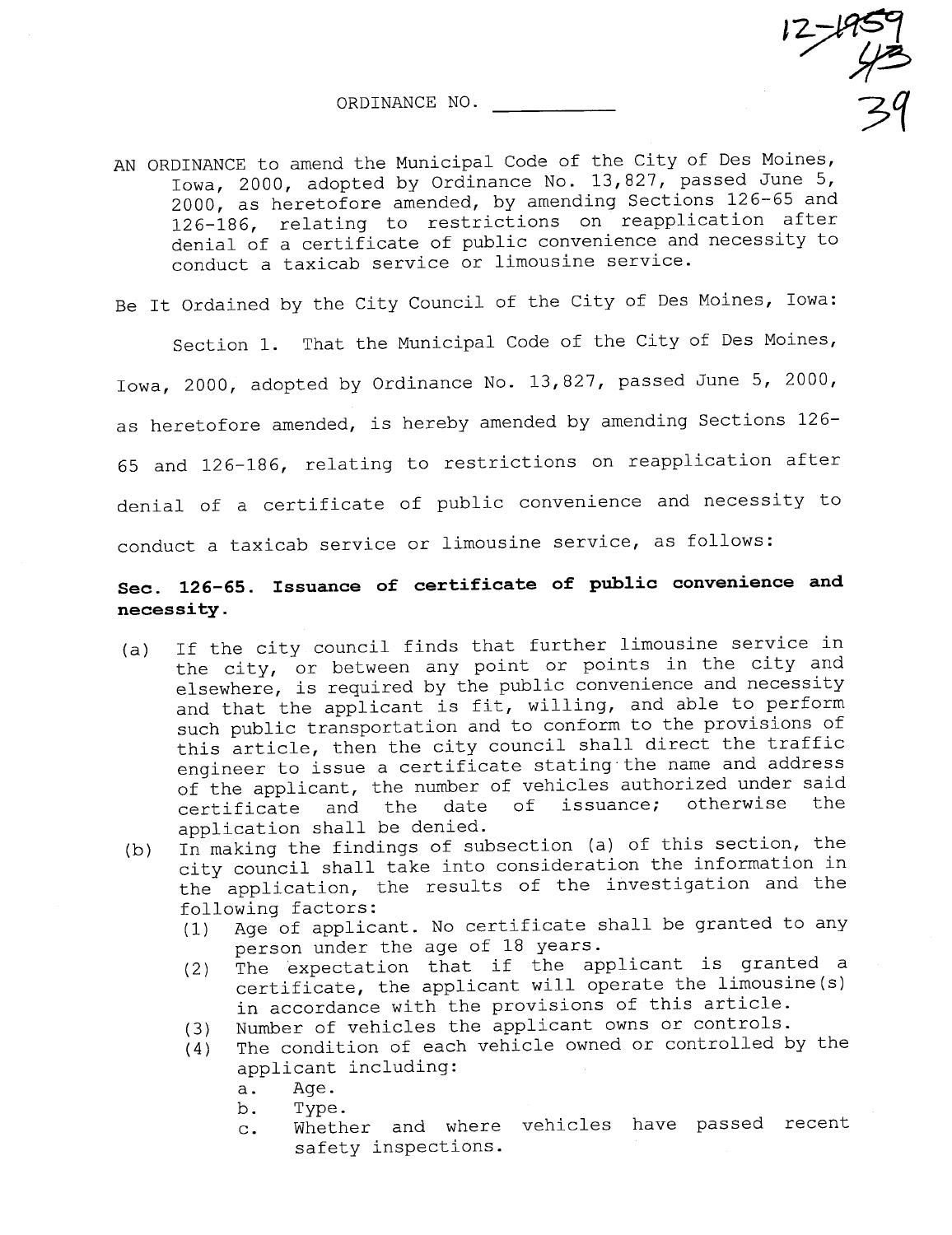- d. General appearance, including cleanliness.
- e. Fitness for patronage.
- 
- (5) The number of limousines already in operation.<br>(6) Whether existing transportation is adequate to Whether existing transportation is adequate to meet the public need.
- (7) The probable effect of increased service on local traffic<br>conditions. and the character, experience, and conditions, responsibility of the applicant.
- (c) A person lawfully possessing a certificate shall not be required to renew the certificate unless it has been revoked or voluntarily surrendered or the licenses herein required are not renewed within 30 days after the expiration thereof. Renewal of the certificate shall be pursuant to the same procedure as for the original issuance thereof. In the event the application is denied, the city council shall specify the grounds for such denial and the facts upon which such denial is based.
- (d) Whenever any application for a certificate shall have been denied by the city council, no new application covering the same applicant or any principal, member, partner, or shareholder of the same or similar applicant, if not an individual, shall be filed with the traffic engineer considered by the city council until one year shall have elapsed from the date of filing the previous application. Provided, however, that this prohibition on filinq and consideration shall not extend to an applicant who can demonstrate to the traffic enqineer throuqh clear and convincing evidence verified under oath that there has been a substantial, material change in circumstances since previous application.

# Sec. l26~l86. Issuance of certificate of public convenience and necessity.

- (a) The city council shall determine whether a certificate of public convenience and necessity shall be issued to an applicant under this division. In making that determination the council shall consider the information in the application, the results of the investigation and the following factors:
	- (1) The age of the applicant. No certificate shall be granted to any person under the age of 18 years.
	- (2) The character, business and financial responsibility of the applicant.
	-
	- (3) Experience of the applicant.<br>(4) The expectation that if the The expectation that if the applicant is granted a certificate, the applicant will operate the taxicabs in accordance with this article.
	-
	- (5) The number of vehicles the applicant owns or controls.<br>(6) The condition of each vehicle owned or controlled by th The condition of each vehicle owned or controlled by the applicant including:
		-
		- a. Age.<br>b. Type Type.